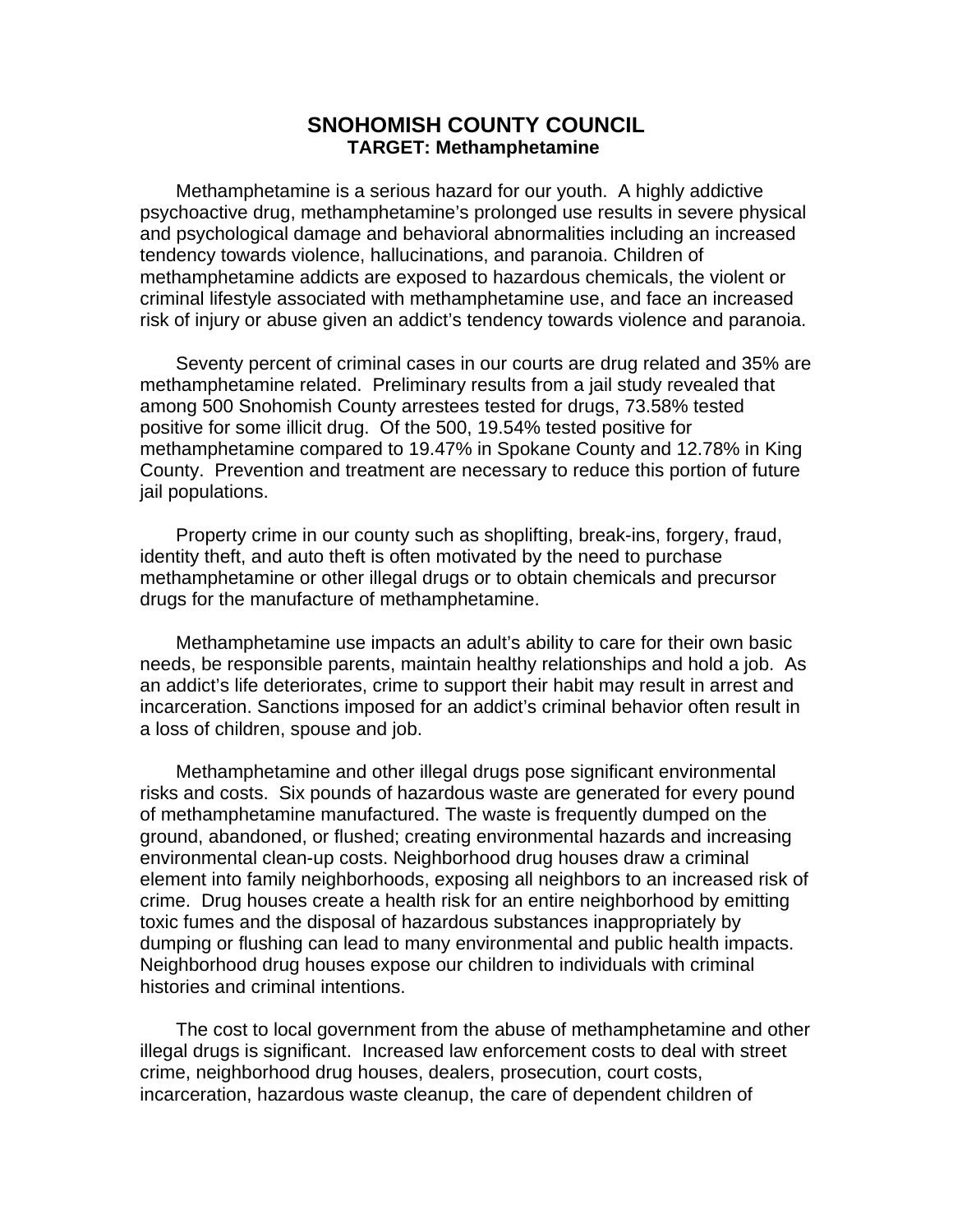addicts and health and social impacts draw resources and revenue away from other public programs.

Methamphetamine supply and demand must be addressed to curb the impact on Snohomish County. To reduce demand, specialized chemical dependency treatment with case management and ancillary services, including psychotropic medication, drug testing, housing, transportation, anger management counseling, domestic violence perpetrator treatment, employment training, and medical and dental care, must be available to addicts to end their addiction.

Demand reduction will require that communities implement effective primary prevention programs to curtail the entry-level use of illegal substances including methamphetamine. Strategies include youth outreach and prevention programs to reduce the risks of young people getting involved with substance abuse, violence, delinquency, school dropouts and teen pregnancy. Without effective prevention programs in communities, the gap between the need for treatment and the available treatment resources will not close.

Snohomish County and partnering cities have jointly funded and staffed a drug taskforce; successfully arresting high-volume drug dealers and abating meth houses in the county.

The Snohomish County Council joins with the Snohomish County Sheriff, Snohomish County Prosecutor, the Snohomish County Clerk, and the Snohomish County Executive to pursue and close drug houses in our neighborhoods; directing their respective personnel to prioritize closing neighborhood drug houses while maintaining a high level of public service to the community as well as directing impacted departments to develop and submit a budget proposal for Council consideration in the 2004 Budget that furthers the county's methamphetamine and other illegal drugs initiative.

The Snohomish County Council recognizes the following significant local efforts to address and reduce the impact of methamphetamine and other illegal drug use on the county; our neighborhoods, businesses, school districts, and residents.

# **What the County is Currently Doing:**

### **Law Enforcement**

Sheriff's Office patrol work is primarily focused on street crime, much of which is perpetrated by individuals addicted to drugs seeking to support their habit as well as individuals seeking to obtain chemicals or precursor drugs to make methamphetamine and other illegal drugs.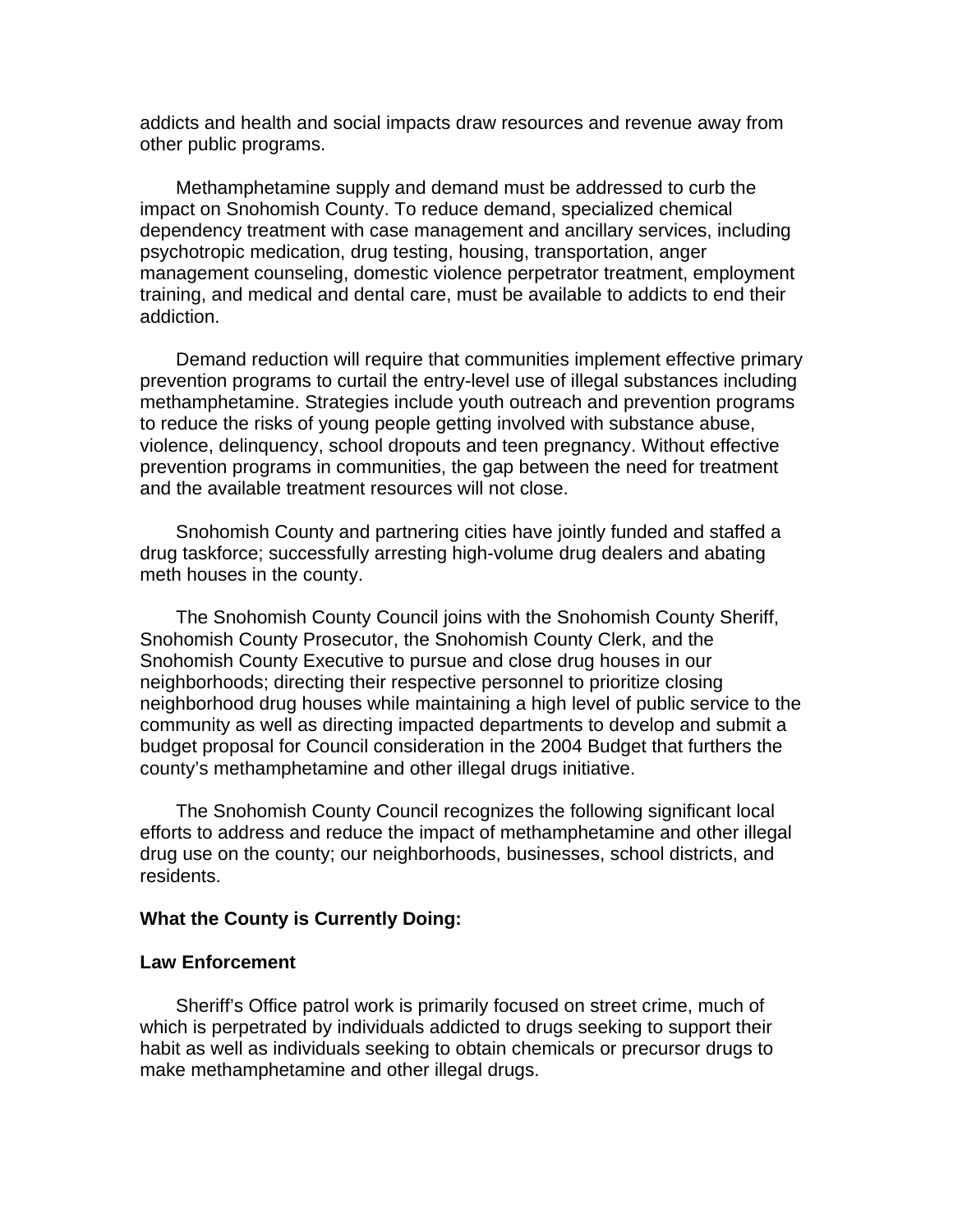The Sheriff's Office Patrol Division has implemented a patrol effort targeted at suspected drug houses as time and personnel resources allow.

The Snohomish County Regional Drug Taskforce targets mid and upperlevel drug trafficking organizations (larger volume dealers and generators of drugs) and prosecutes at the federal level when applicable. The Regional Drug Taskforce also aggressively pursues seizure of assets that have been acquired from the proceeds of criminal activity. The Regional Drug Taskforce processes all methamphetamine labs in Snohomish County and assists with labs in Skagit County.

The Snohomish Regional Drug Taskforce provides training for law enforcement, utility companies, private businesses, schools, medical personnel, hospital staff, health care workers, and community groups and has formed partnerships with Drug Court, Prosecutor's Office, Snohomish County Health District, Child Protective Services, National Guard, tribal police, and many other agencies to address the drug problem with a comprehensive approach.

## **Courts**

The Superior Court, in conjunction with the Prosecutor's Office, Department of Human Services, and others has implemented Drug Treatment Courts for adult and juvenile offenders, reducing the frequency of re-offense behavior, and saving both human and financial costs to the county.

The Juvenile Probation Division of the Superior Court provides supervision of substance abusing juvenile offenders adjudicated by the court, including assessment, referral, intervention, monitoring, and imposition of sanctions. This is done in an effort to reduce re-offense behavior, and facilitate positive integration into the community.

## **Prosecution & Enforcement**:

The Snohomish County Prosecutor's Office prosecutes both adults and juveniles for criminal violations of the controlled substances statutes within the bounds of the law.

The Snohomish County Prosecutor's Office, in conjunction with the Snohomish Regional Drug Task Force, seeks, where appropriate, seizure and forfeiture of controlled substances and the personal and real property used or acquired in connection with controlled substances.

The Snohomish County Prosecutor's Office, in conjunction with the Snohomish County Sheriff's Office and the Snohomish Regional Drug Task Force, has implemented a procedure to abate drug houses that are used in connection with controlled substance trafficking.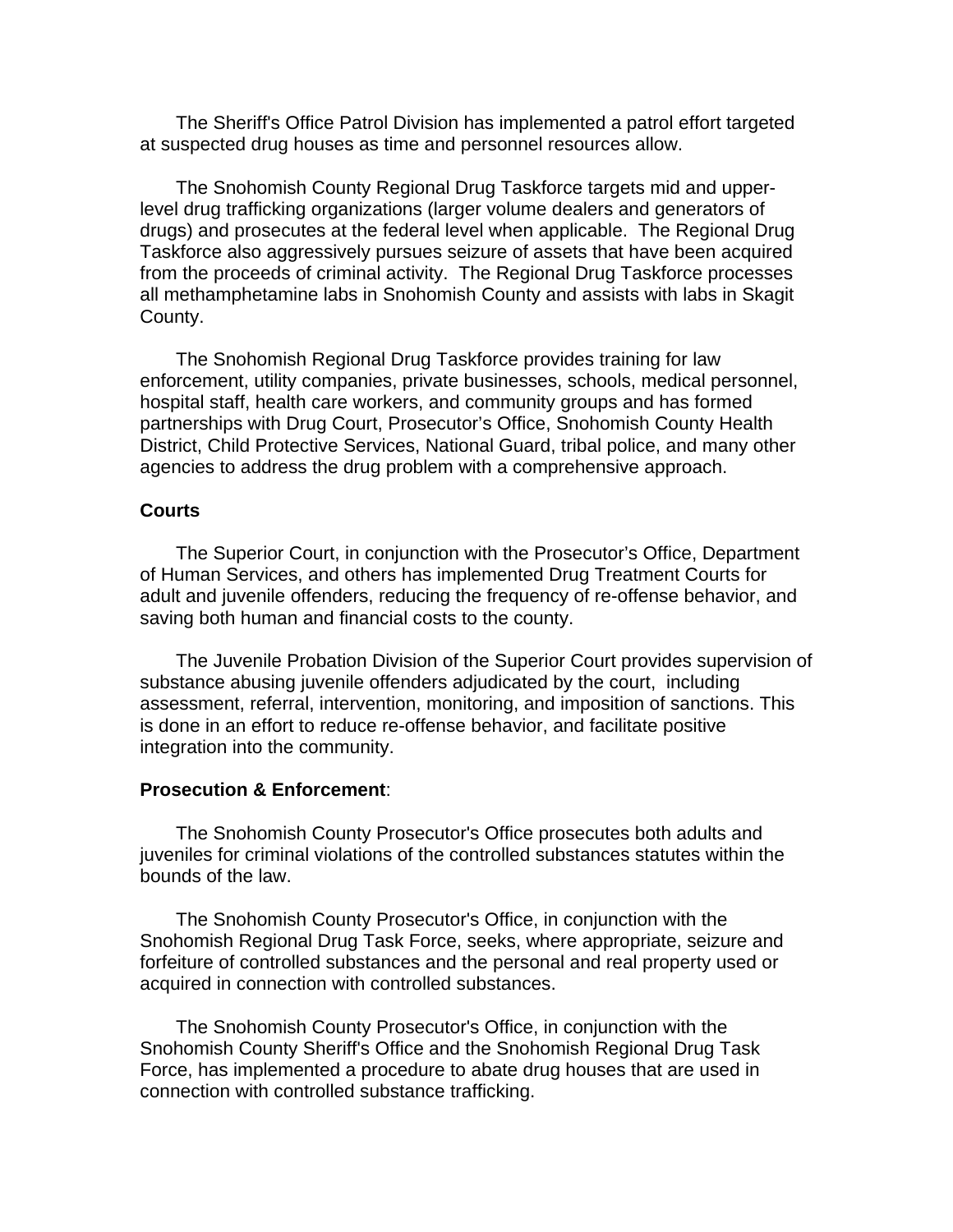In coordination with the Snohomish Regional Drug Task Force, the Snohomish Health District assesses illegal drug lab sites for contamination and requires approved cleanup for those sites determined to be contaminated.

## **Treatment to break the cycle**:

Publicly funded chemical dependency treatment organizations continue to work to enhance treatment for all addicts, including methamphetamine users. Human Services Division of Alcohol and Other Drugs applied for and received grant funding specific to pilot specialized treatment for methamphetamine addicts. Additionally, the division has sponsored training for chemical dependency counselors with specific treatment techniques for methamphetamine addicts. The division has also collaborated on numerous methamphetamine-related training for Child Protective Services workers, case managers in the welfare system, foster parents, Department of Corrections, law enforcement personnel and the medical field emphasizing chemical dependency treatment as a viable option for methamphetamine addicts.

### **Prevention and Awareness**:

The County provides funding for the presentation of educational information to the public. The presentation includes: 1) how to identify a methamphetamine lab or residue from a lab, 2) how to respond to an identified drug lab, and 3) how to communicate this information to others. In 2002, the Human Services' Division of Alcohol and Other Drugs sponsored 82 of these presentations to a total of 1,488 individuals. The funding continues for 2003 with a target of 75 presentations to 1,500 people.

The Human Services' Division of Alcohol and Other drugs also currently funds mentoring programs, life-skills training for middle-school youth that addresses gateway drugs such as alcohol, tobacco and marijuana, and parenting education programs for parents going through treatment and the general public.

### **School Districts**:

All of the school districts in Snohomish County use one or more strategies or programs that address the prevention of drug use by its students. The most prevalent strategy is having certified chemical dependency counselors at most of the secondary and some of the elementary schools. These counselors provide individual counseling for students who are using alcohol, tobacco, methamphetamine or other drugs, or who live in families where members are involved with substance abuse. After school groups, such as TATU (Teens Against Tobacco Use), SAVE (Students Against Violence Everywhere) and SADD (Students Against Destructive Decisions) are available to students at many schools. Some school districts are implementing prevention focused curricula, such as Life Skills Training and Challenge Day as the way to support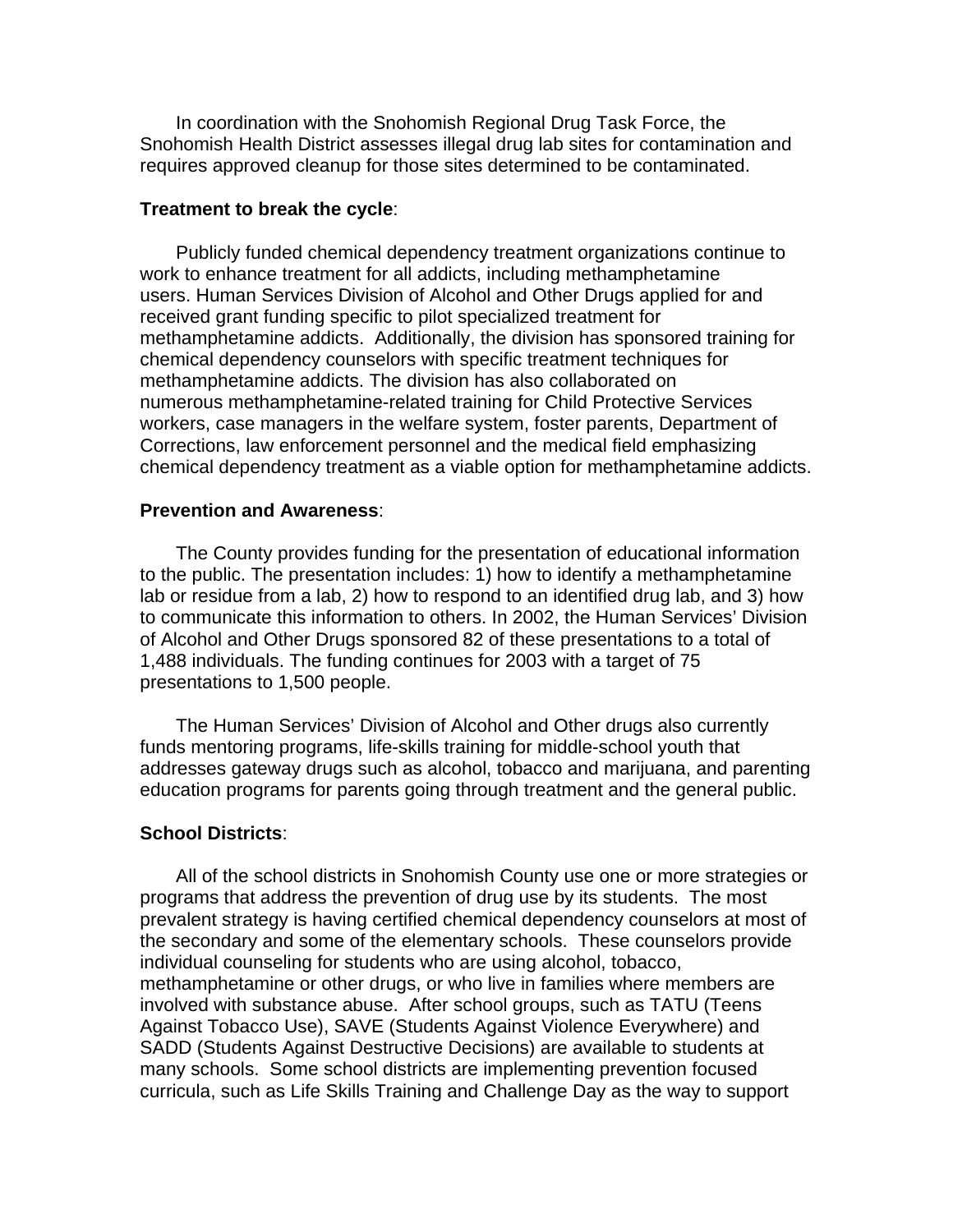students in the prevention of substance abuse. Other strategies include health education which includes substance abuse and prevention information, parenting materials and trainings, and using law enforcement Resource Officers as prevention partners in schools.

**Partnering with our local schools**: The superintendents of Snohomish County school districts welcome and appreciate the strong stand the County Council is taking against methamphetamine. Superintendents have committed school districts as one of several partners among community coalitions and law enforcement agencies attacking the problem at the local level. Support for the effort would come from a variety of county resources.

# **What Our Community is Currently Doing:**

**Citizens For A Safe Snohomish County** *(CSSC)* is a study group of volunteer professionals who advocate for the ordinary citizen. CSSC examines how the criminal justice system and the other components of county government are responding to the methamphetamine crisis. CSSC offers recommendations from its research in public reports, articles and guest editorials. CSSC partners with government to ensure that Snohomish County is a safe place to live and work.

**Families for Kids** is a group that recruits foster parents for children who are victims of methamphetamine abuse. They provide educational materials and presentations related to becoming a foster parent and receiving respite care, long-term care, and specialized care.

# **LEAD ON AMERICA** *(Law Enforcement Against Drugs in Our*

*Neighborhoods)* provides anti-drug education and instruction to neighborhood families to set up block watches that expedite drug house closure. LOA also educates business owners on drug-related theft; hotel/motel owners on how to identify methamphetamine dealers and cookers and stolen vehicles in parking lots. LOA trains day care owners on how to identify a child exposed to or living in a methamphetamine lab; trains storage companies to identify labs in units and real estate companies to identify homes used as methamphetamine labs and on the importance of protecting gated communities' entrance codes from addicts posing as potential buyers. LOA is alerting emergency room physicians to identify drug use and the symptoms of an innocent living in a methamphetamine lab.

**Snohomish County Methamphetamine Action Team** was created out of the August 2001 State Methamphetamine Summit. Professionals and volunteers work together against methamphetamine by creating a speaker's bureau on methamphetamine that is educating thousands of people a year. The team also cooperated with the youth of our county to create the nationally-recognized Youth Methamphetamine Summit held May 29, 2002.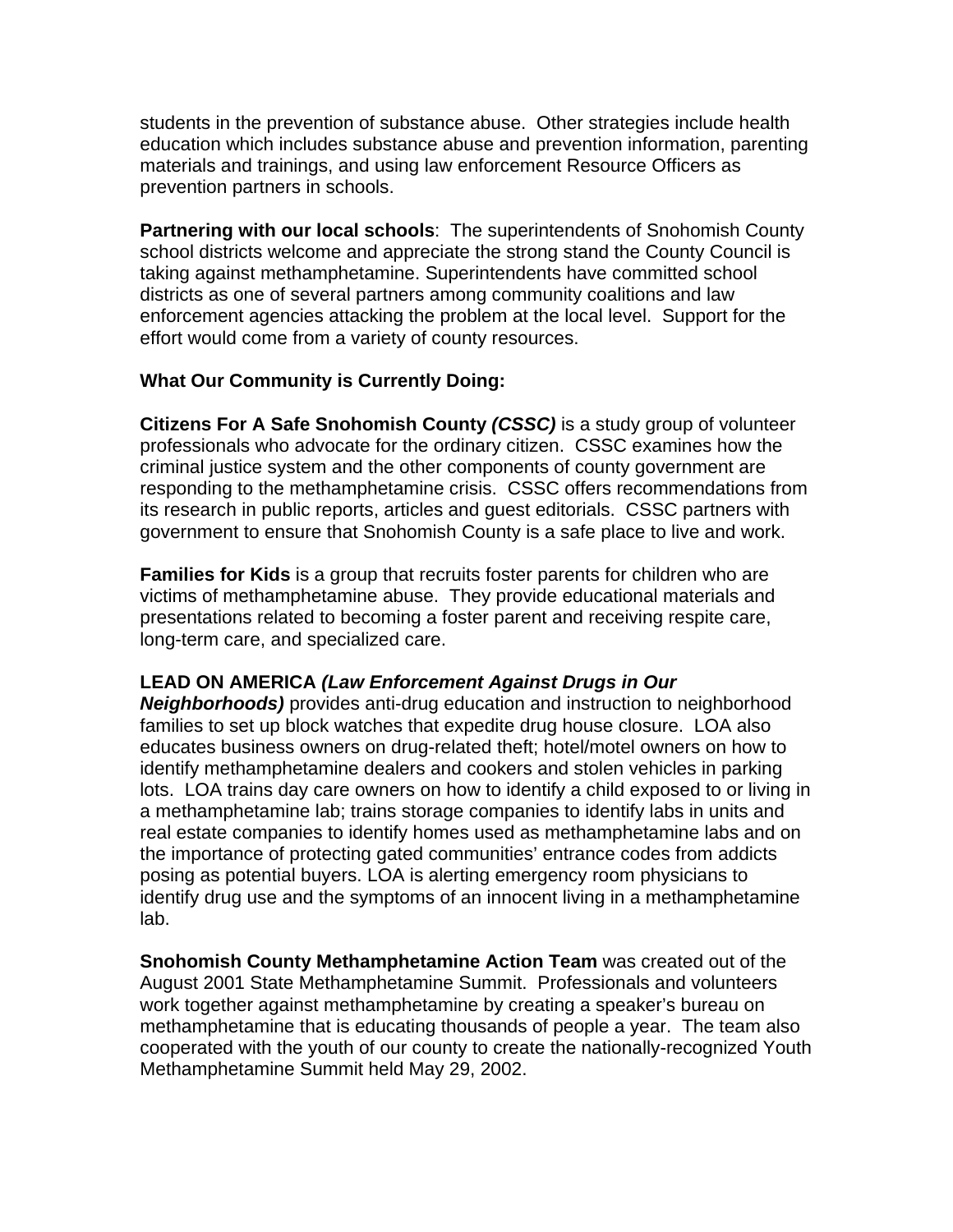**Tribal Partnerships** Two of the three tribes within Snohomish County work with the Snohomish Regional Drug Taskforce on drug related issues since tribal lands are also suffering the impacts of methamphetamine and other illegal drugs. It is imperative that strong partnerships with the tribes continue to be developed to reduce the impacts of illegal drug use in our communities.

**Youth Methamphetamine Summit** Planned and produced by youth, May 17, 2003 is the date for the Second Annual Youth Methamphetamine Summit, gathering junior and high school students to focus on education, prevention and treatment.

**Community Coalitions** Proactive citizens in the cities of Granite Falls, Lake Stevens, Marysville, Monroe, Snohomish, and Sultan are sponsoring awareness programs in various forms to educate the public on methamphetamine and the consequences of its use to our citizens, our children, the environment, the cost to business and the quality of life in Snohomish County.

The plan to close neighborhood drug houses must ensure a timely and effective closure strategy. The plan should increase certainty, predictability, and timeliness in responding to neighborhood drug house activity. The following elements should be strongly considered in development of the plan to close neighborhood drug houses:

## **Detention Facilities**

Open and operate a new facility that can accommodate additional bookings that are likely to be related to an increased emphasis on reducing methamphetamine and other illegal drug use.

## **Law Enforcement**

The County is planning to implement a "Strike Team" concept dedicated to eradicating suspected neighborhood drug houses provided adequate funding can be obtained.

# **Prosecution & Enforcement**

The Snohomish County Prosecutor's Office, in coordination with the Snohomish Regional Drug Task Force and the Snohomish Health District, is seeking enhanced enforcement of Code violations associated with illegal drug activity in order to close drug houses. In addition, the Prosecutor's Office, in conjunction with the Snohomish County Sheriff's Office and the Regional Drug Taskforce, is seeking additional resources to partner with other County agencies such as the Planning and Development Services Code Compliance Division, the Health District, local power and water utilities, and neighborhood groups to more quickly and efficiently close neighborhood drug houses through implementation of coordinated, systematic, and improved abatement procedures.